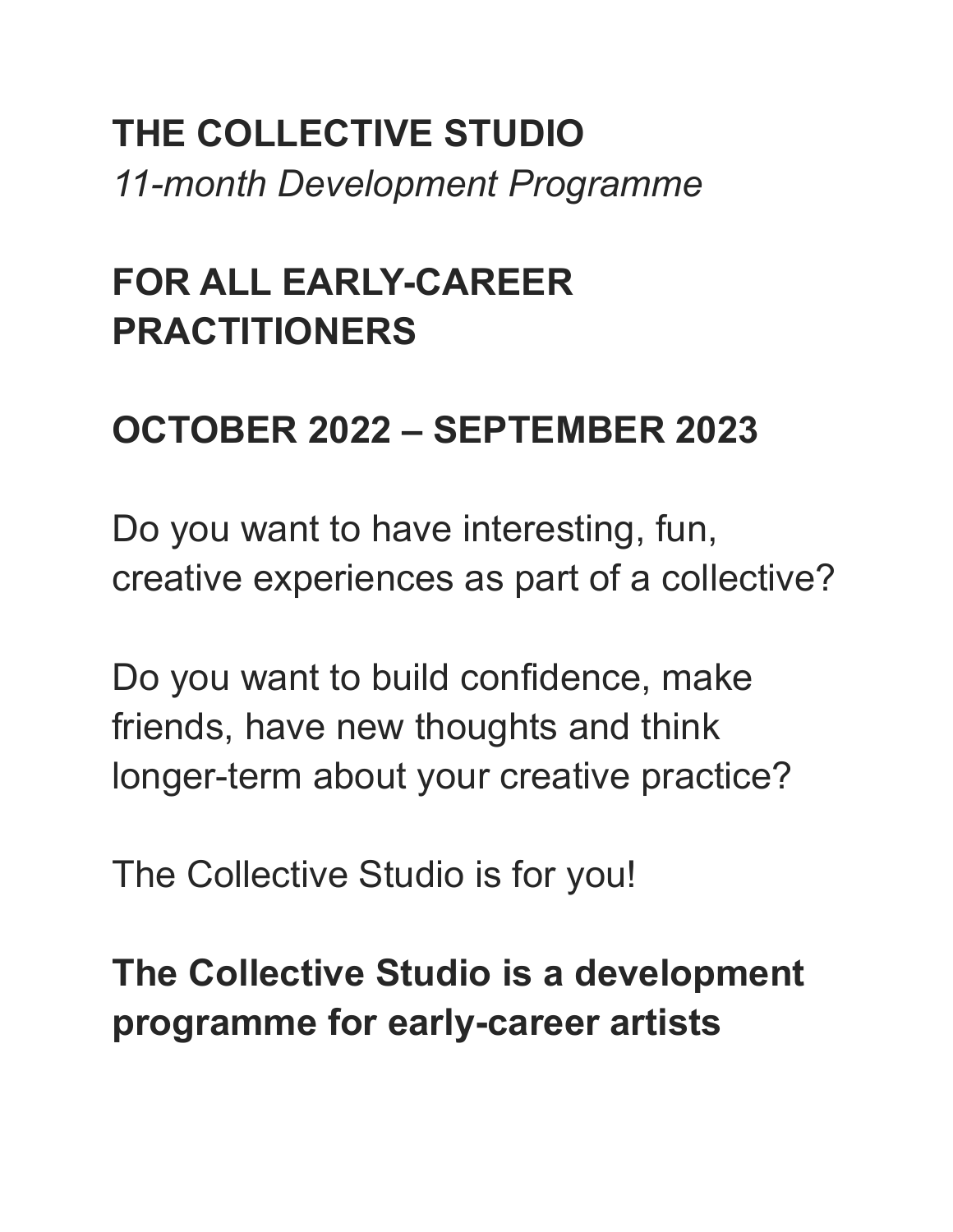## **and/or recent graduates, and is open to creative practitioners in any discipline.**

The Collective Studio provides care, support, guidance and space to test out ideas within a nurturing and critically engaged community at The NewBridge Project.

The Collective Studio provides affordable studios and workspace, and a programme of training, events, mentoring, socials and opportunities to exhibit work tailored to each cohort and open to a very diverse range of practices (see *Who Is It For?* below).

Perhaps you've just left university or finished a masters; you might not have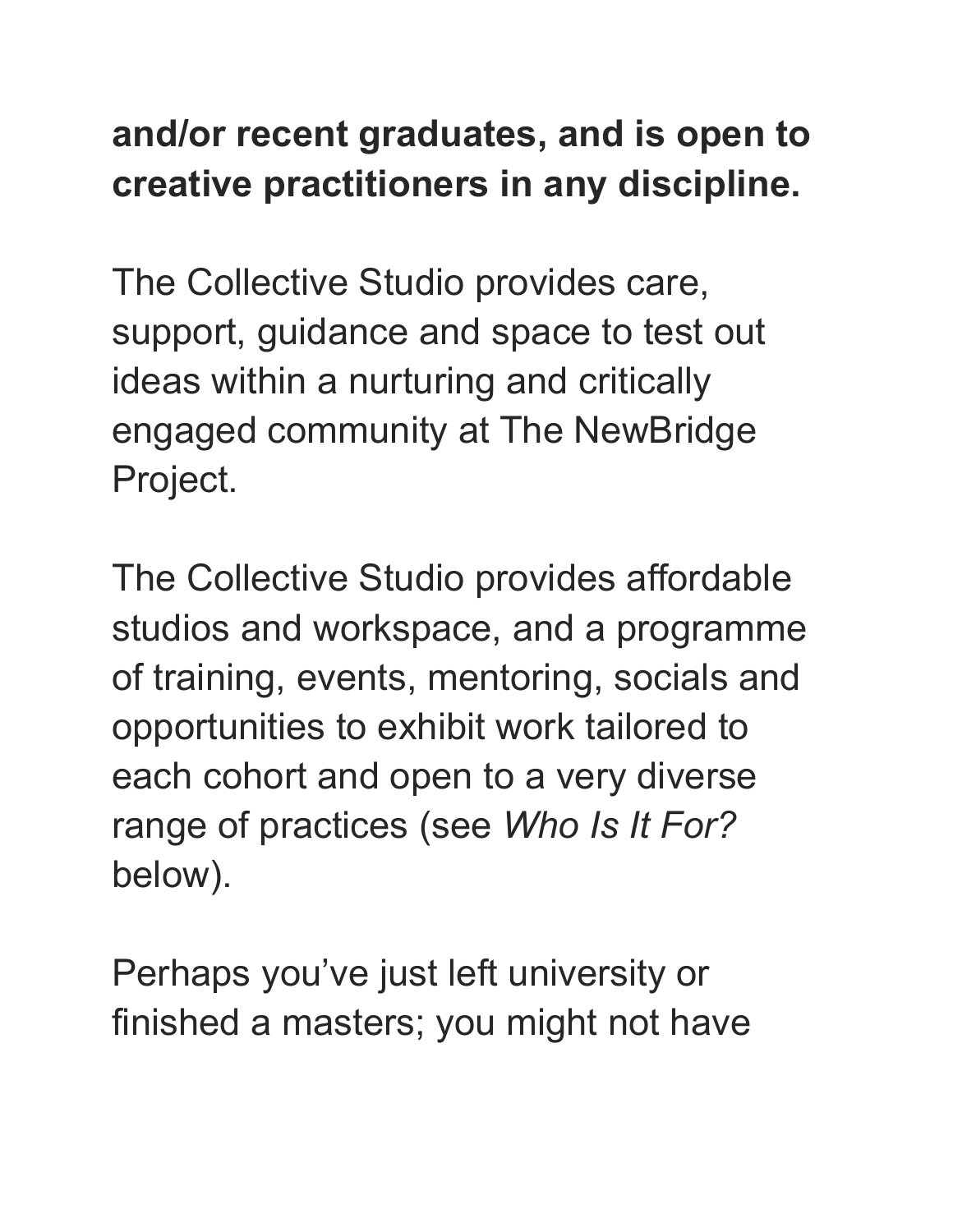been to university, but are searching for like-minded people; maybe you are returning to a creative endeavor after life got in the way for a while?

The Collective Studio uses a very broad definition of art and artistic practice.

The Collective Studio has a flexible approach and evolves year on year. The structure and content of the programme is shaped by and for its members with support from The NewBridge Project's Artist Development Programmer and other staff. It is set against the backdrop of our evolving public programme, which explores big topics like climate change, who our cities are for and methods for collective solidarity that can help us imagine and live new futures.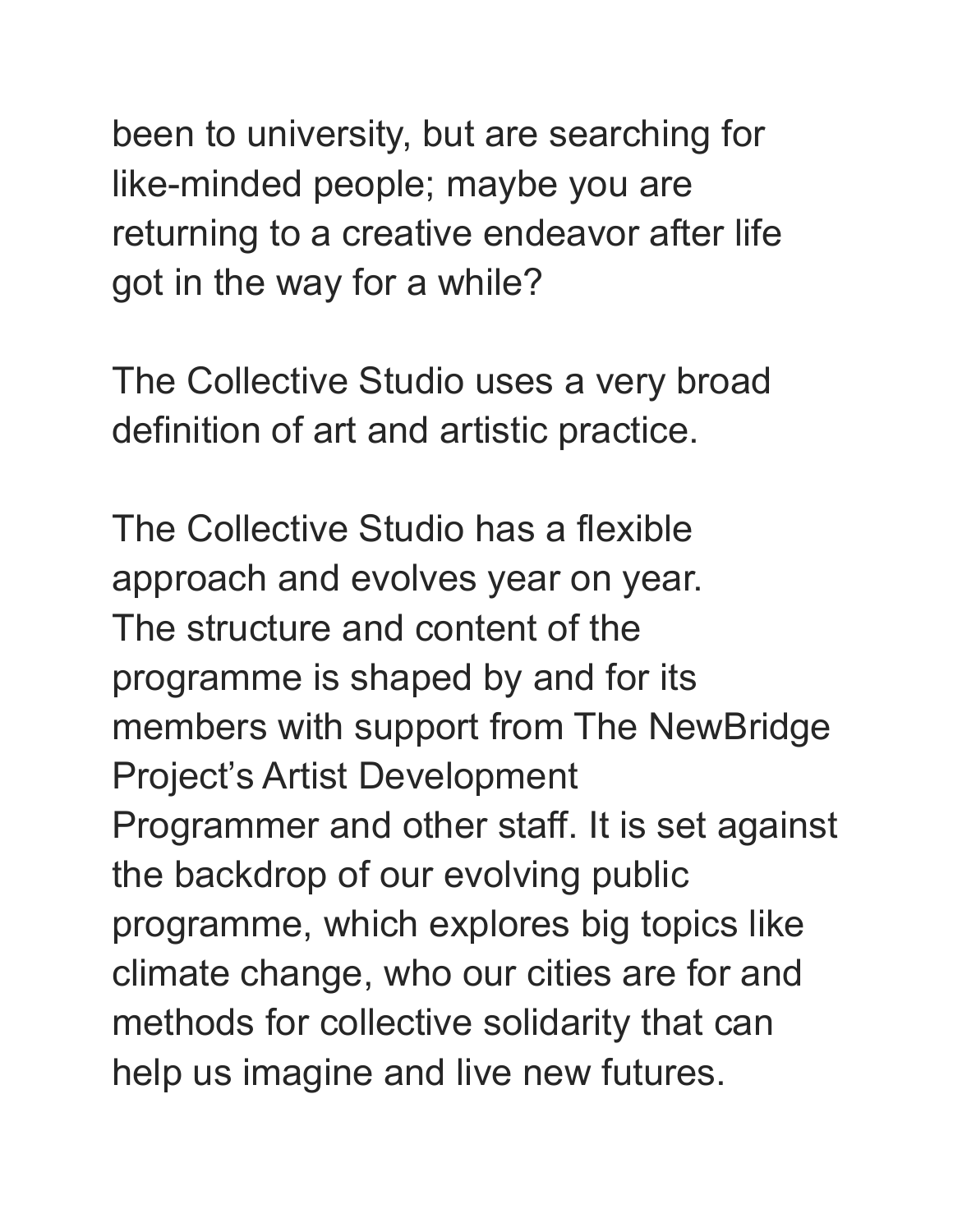It is run by The NewBridge Project and is supported by the North of Tyne Combined Authority and Newcastle University

## **11 Month Programme**

11 month events programme and subsidised studio provision between October 2022–September 2023.

You will be inducted in the building from early October 2022, *before* the first intensive 2-dayer, and your membership of the Collective Studio will end in the middle of September 2023.

3x Intensive 2-day workshops on:

- 12th & 13th October
- 15th & 16th February
- 14th & 15th June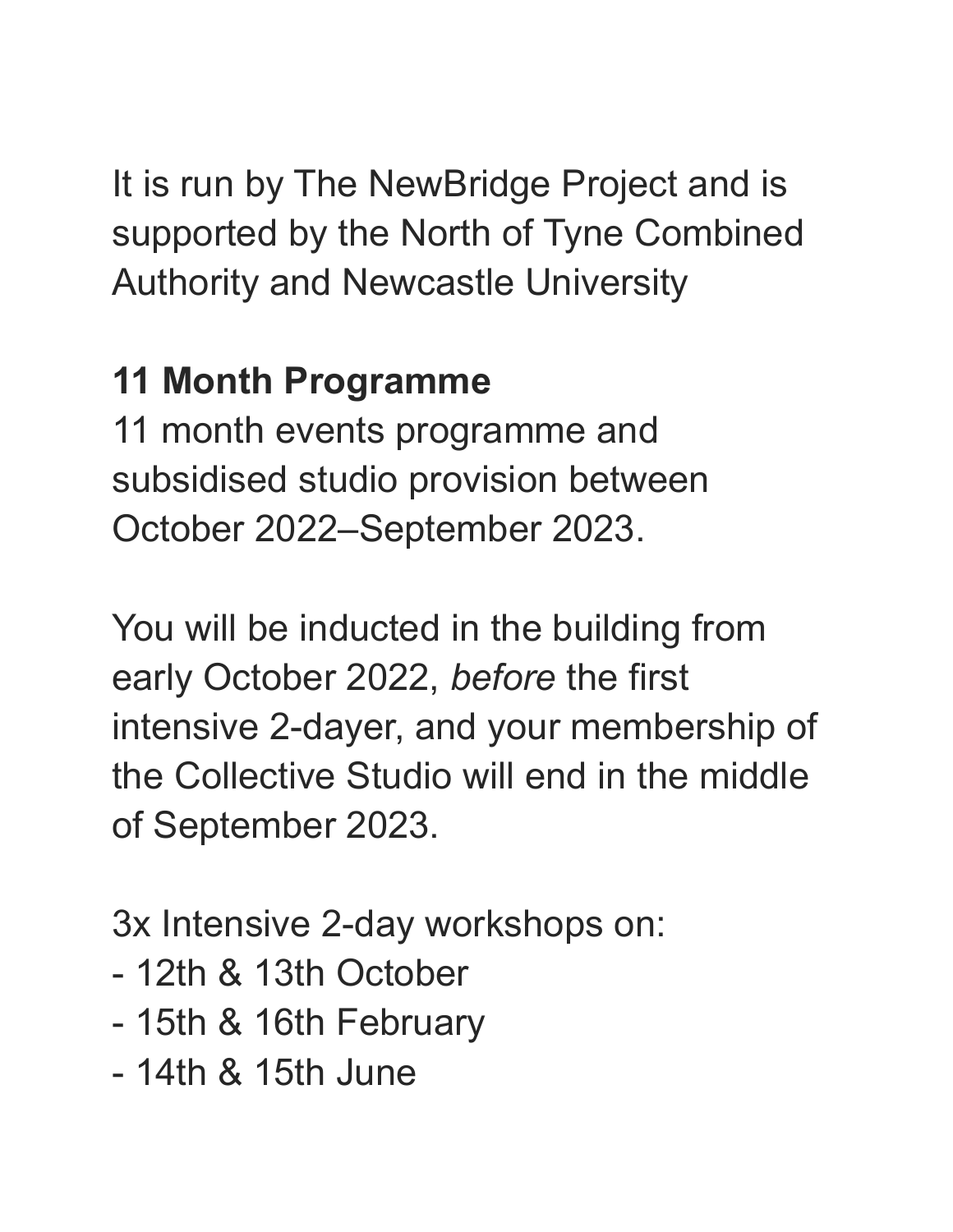(Wednesday and Thursday, 12 noon–6pm plus evening socials)

Programmed events every month:

- Wednesday November 16th 1pm
- Thursday December 15th 6pm
- Wednesday January 11th 1pm
- Thursday March 16th 6pm
- Wednesday April 12th 1pm
- Thursday May 18th 6pm

(Wednesday afternoon / Thursday evening)

(It is recommended you put these dates in your diary now as attendance will give you the fullest experience of the Collective Studio).

July/August/September form the soft fade-out of the Collective and feature no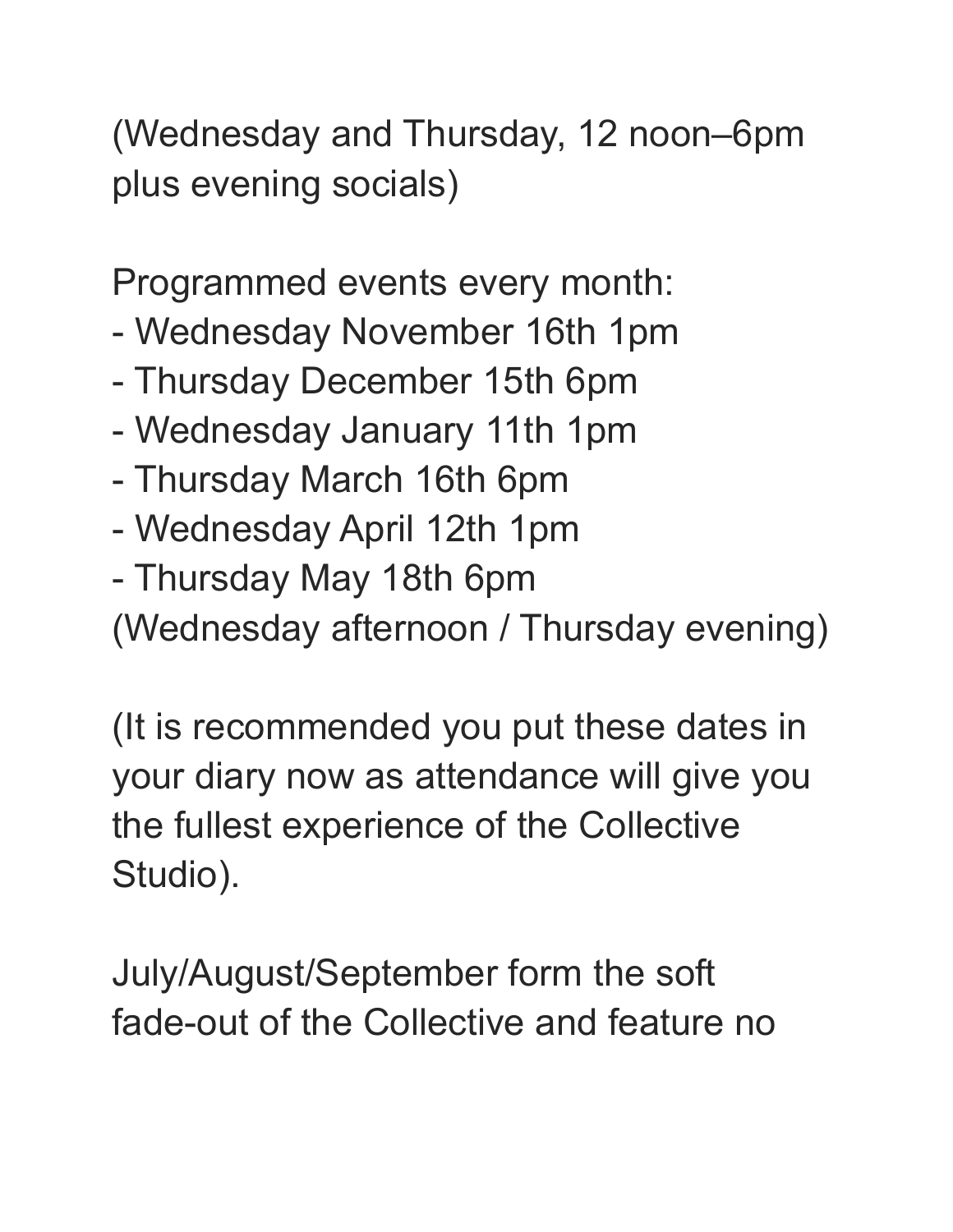formally planned activity but peer-led events, activities and support continue.

The Collective Studio is about much more than subsidised studio space. It includes:

- Crits, events & workshops
- ●Invited local and national workshop leaders
- ●Socials
- Access to production and project spaces (including wood workshop, darkroom, print studio, ceramic studio)
- ●Works-in-progress exhibitions
- Field trips
- Mentoring
- ●Studio & workspace
- ●Budget allocated for the cohort to collectively use, providing the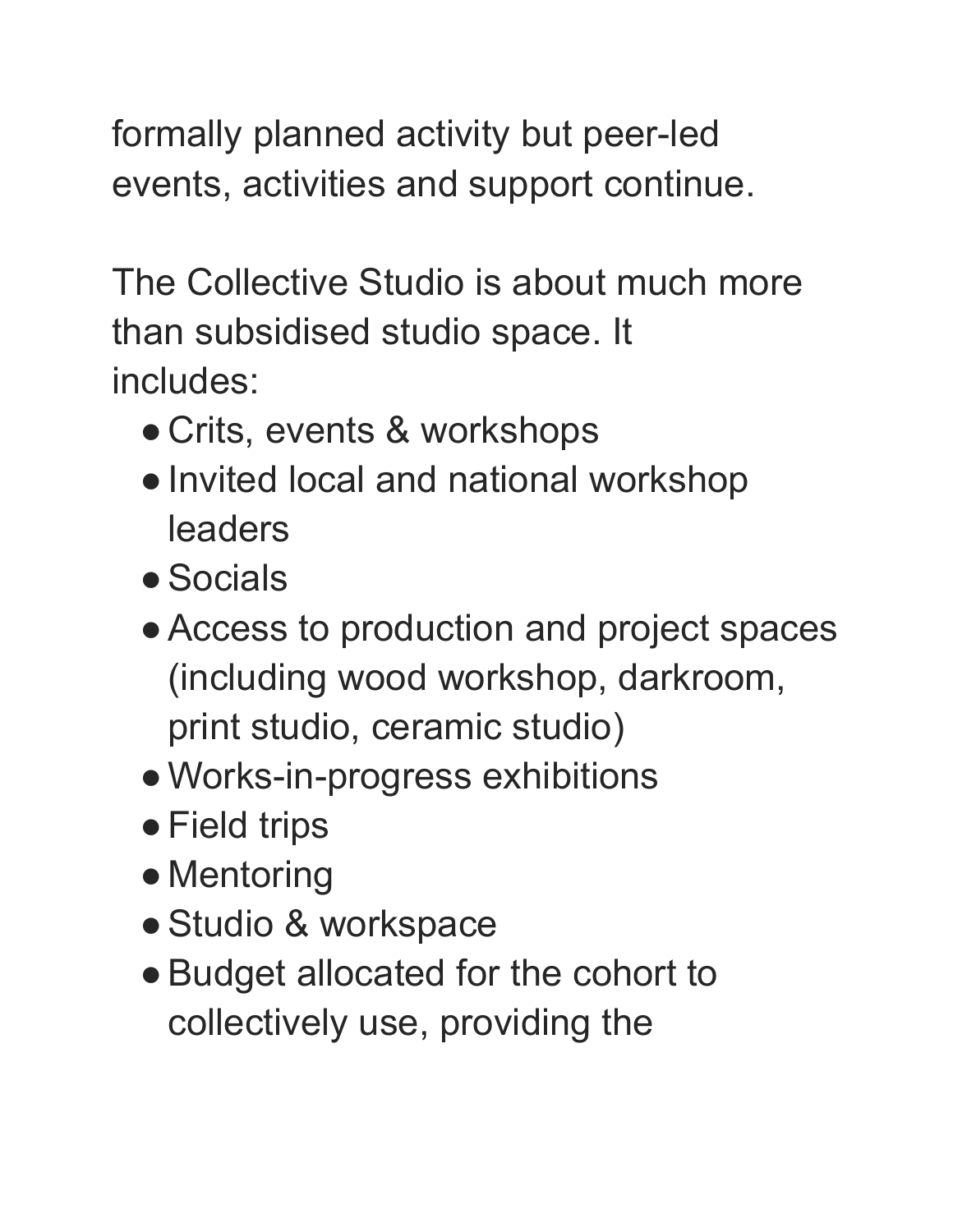opportunity to exhibit work and/or programme events.

• Peer-led activity

If you are interested in a studio space and not the programme, then have a look at applying for a studio on the *'[Become](https://thenewbridgeproject.com/become-a-member/) [a Member](https://thenewbridgeproject.com/become-a-member/)'* page on our Website.

### **How does it work?**

The Collective Studio operates through an 11-month membership model providing different types of space membership including:

- shared studios (£35 per month 2 people sharing a 5m2 space with own desk);
- coworking and hot desking (£25 per month);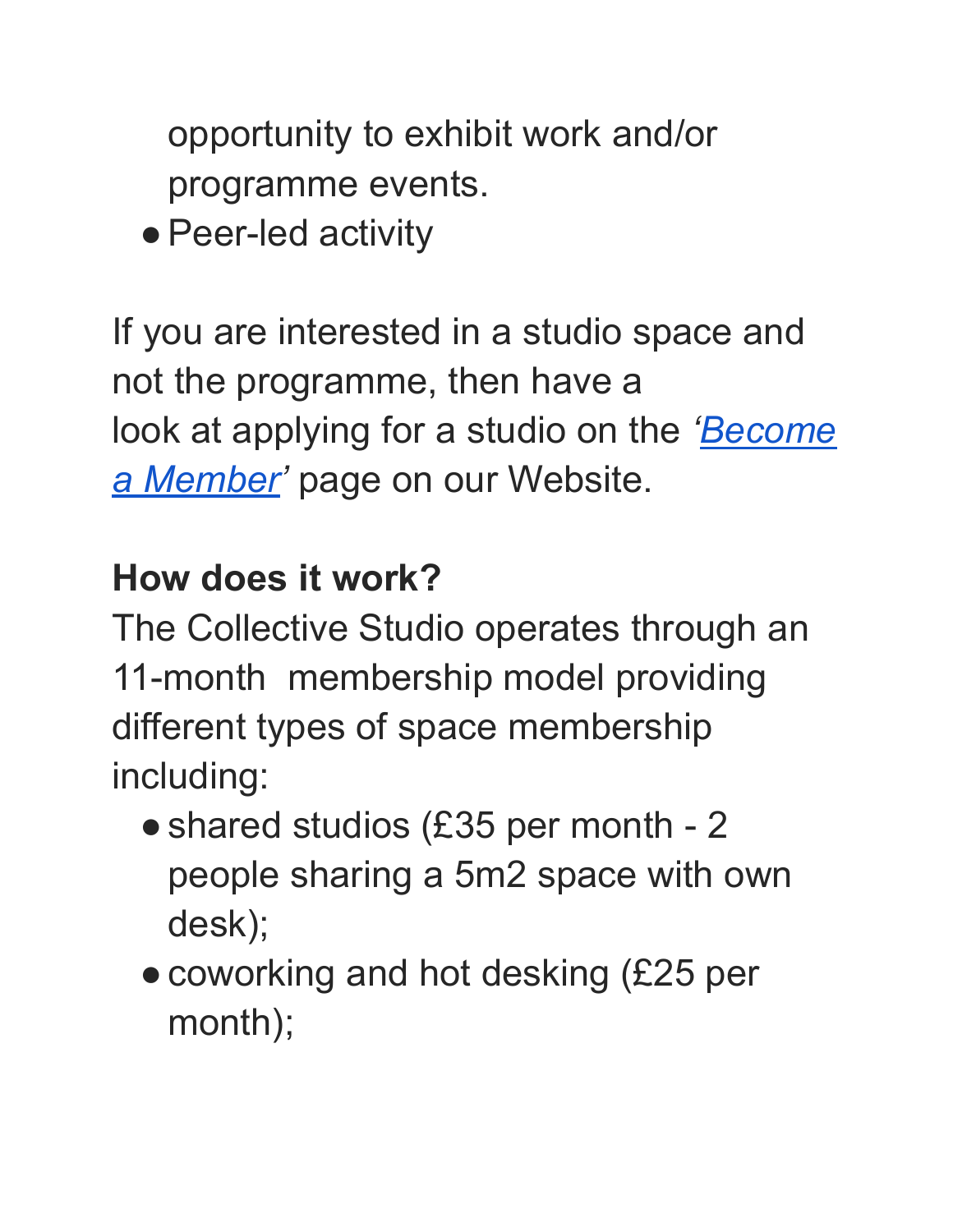• associate membership for Non North-East based practitioners only (£60 per year / £5 per month - most activity accessible virtually).

Through this membership you also have access to a broader range of events and development opportunities through NewBridge's ongoing artistic programme and *[Practice Makes Practice](https://thenewbridgeproject.com/artist-development/practice-makes-practice/)* (our wider member-led development programme).

Along with studio and workspace, Collective Studio members will gain access to a regular and flexible curriculum of support, including events, socials and mentoring. The structure will be shaped around three 2-day workshops in October, February and June, monthly events with invited guest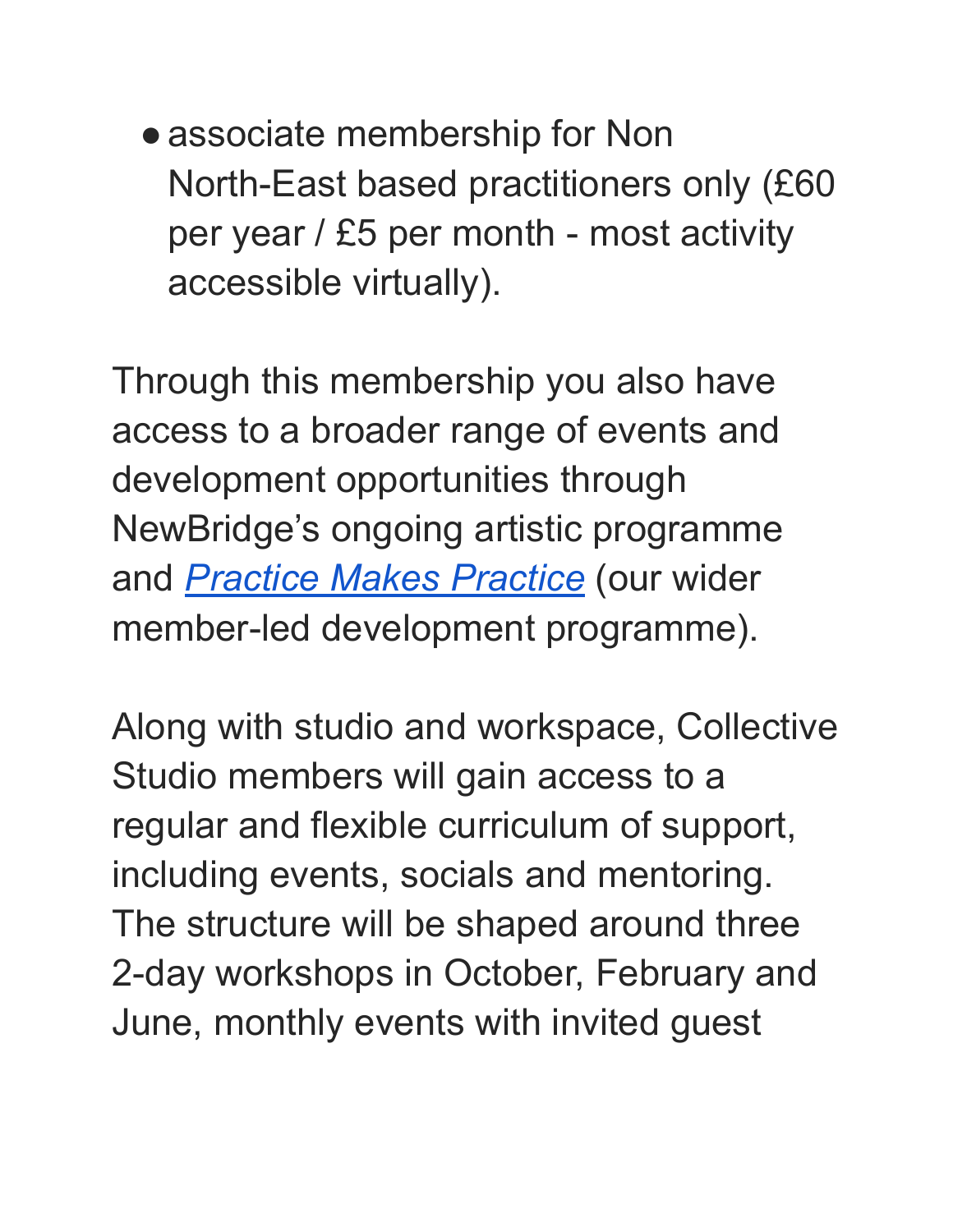practitioners and regular socials and peer-led activity.

The Collective Studio is based at The NewBridge Project in Shieldfield, Newcastle.

#### **Who is it for?**

The NewBridge Project is looking for any early-career practitioners and creative graduates to be part of The Collective Studio cohort from mid-October 2022 to September 2023.

The Collective Studio is open to all creative disciplines including (but not limited to): Visual artists, curators, filmmakers, photographers, performers,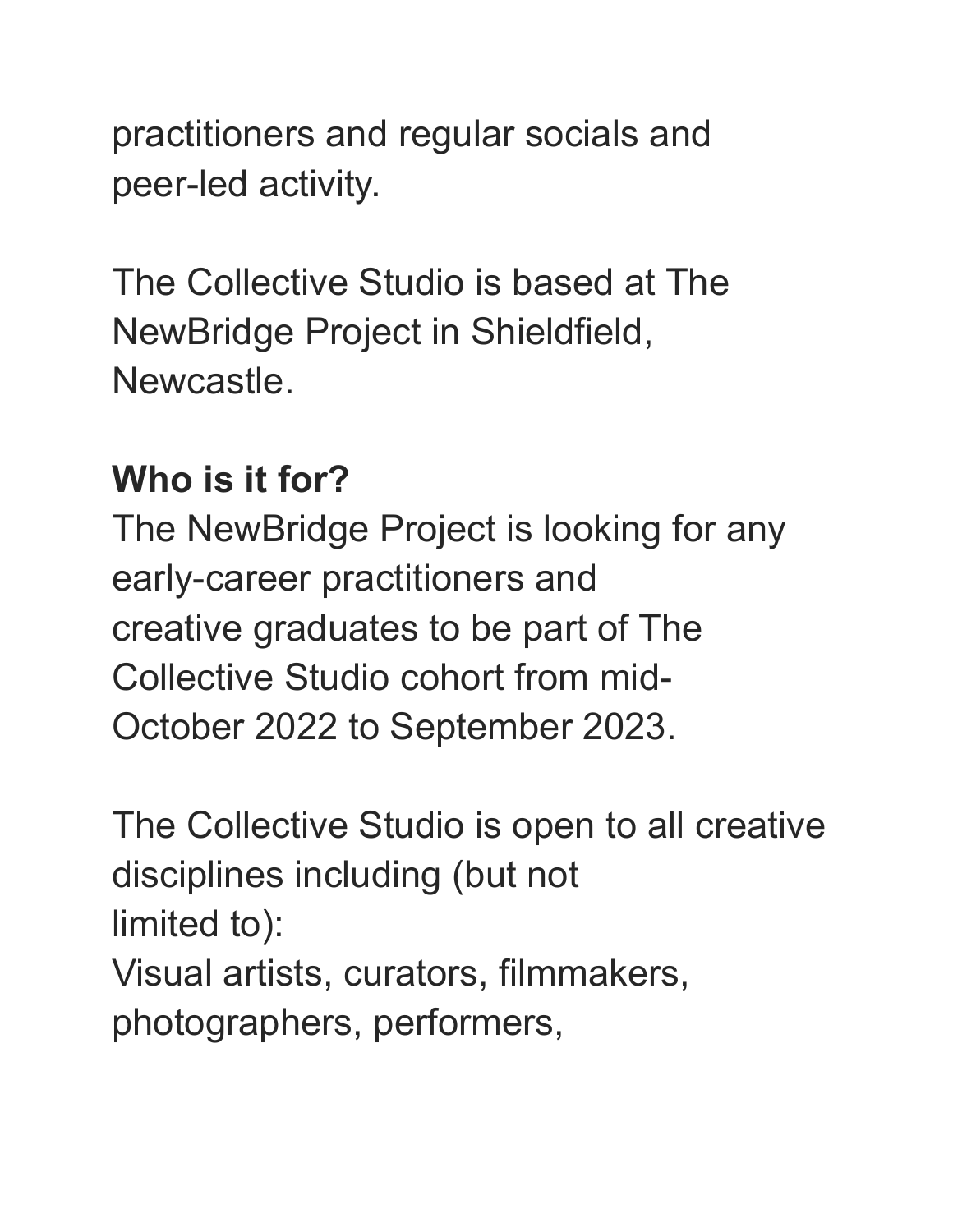writers, architects, sound artists, designers, creative producers/organisers, musicians, activists, ceramicists, sculptors, conceptual artists, socially engaged practitioners, poets, directors, actors and researchers.

Get in touch if you aren't sure as it's highly likely your discipline is accepted!

The Collective Studio is for:

- Those who have not undertaken a formal education course but can demonstrate a developing creative practice.
- Those who have completed an alternative or non-formal education programme in the last 3 years.
- Those who have graduated from any university/art school/college in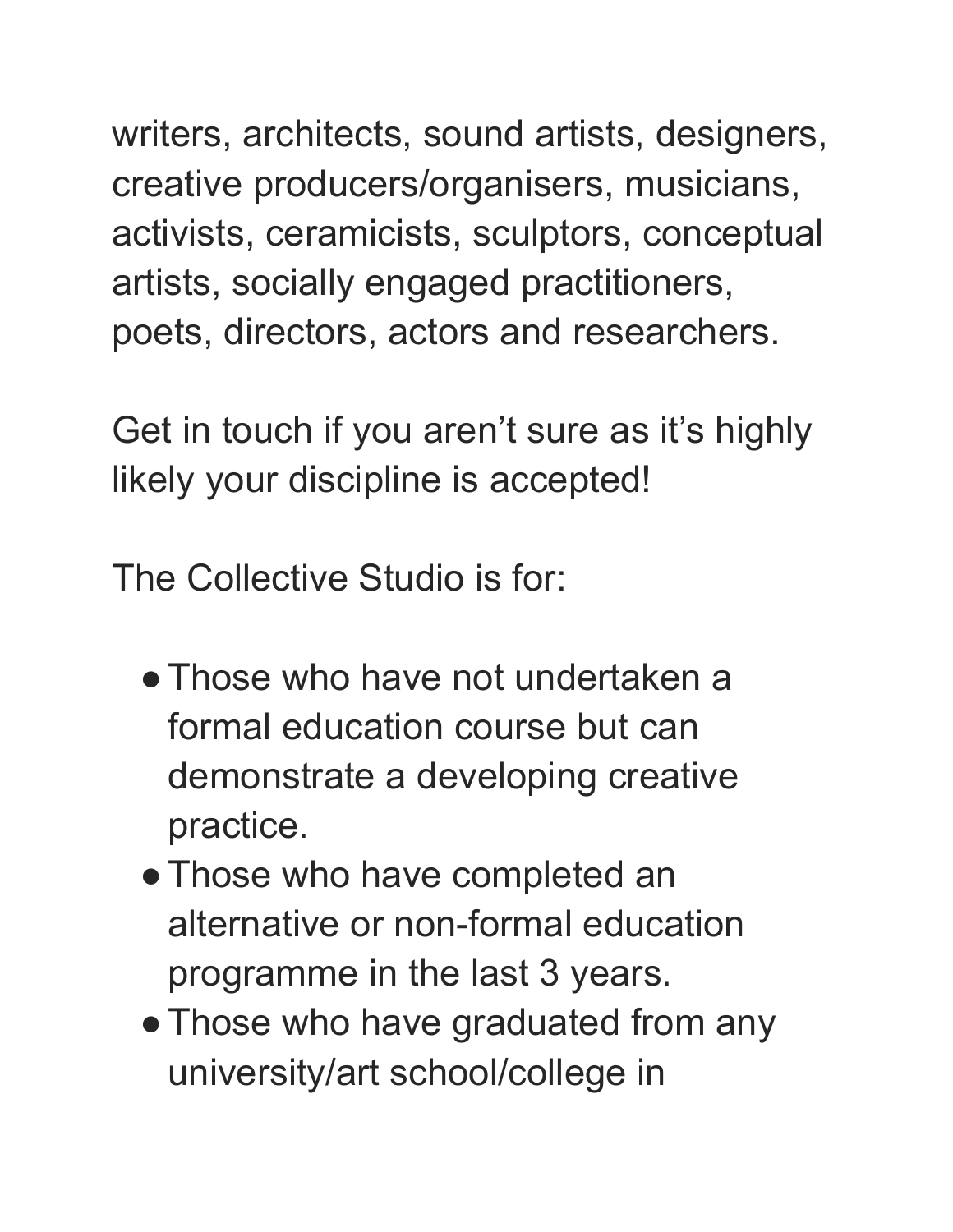the last 3 years from an arts-based or related, creative course (BA and Master level welcome).

• The Collective Studio 2022-23 is not open to those who have previously completed a graduate/Collective Studio programme at The NewBridge Project, or for people currently enrolled in Higher Education - just wait 'til you've finished.

A wide range of disciplines and experiences is incredibly important for the structure and the creative environment of the Collective Studio.

### **Applying**

We have a number of different ways to apply for The Collective Studio: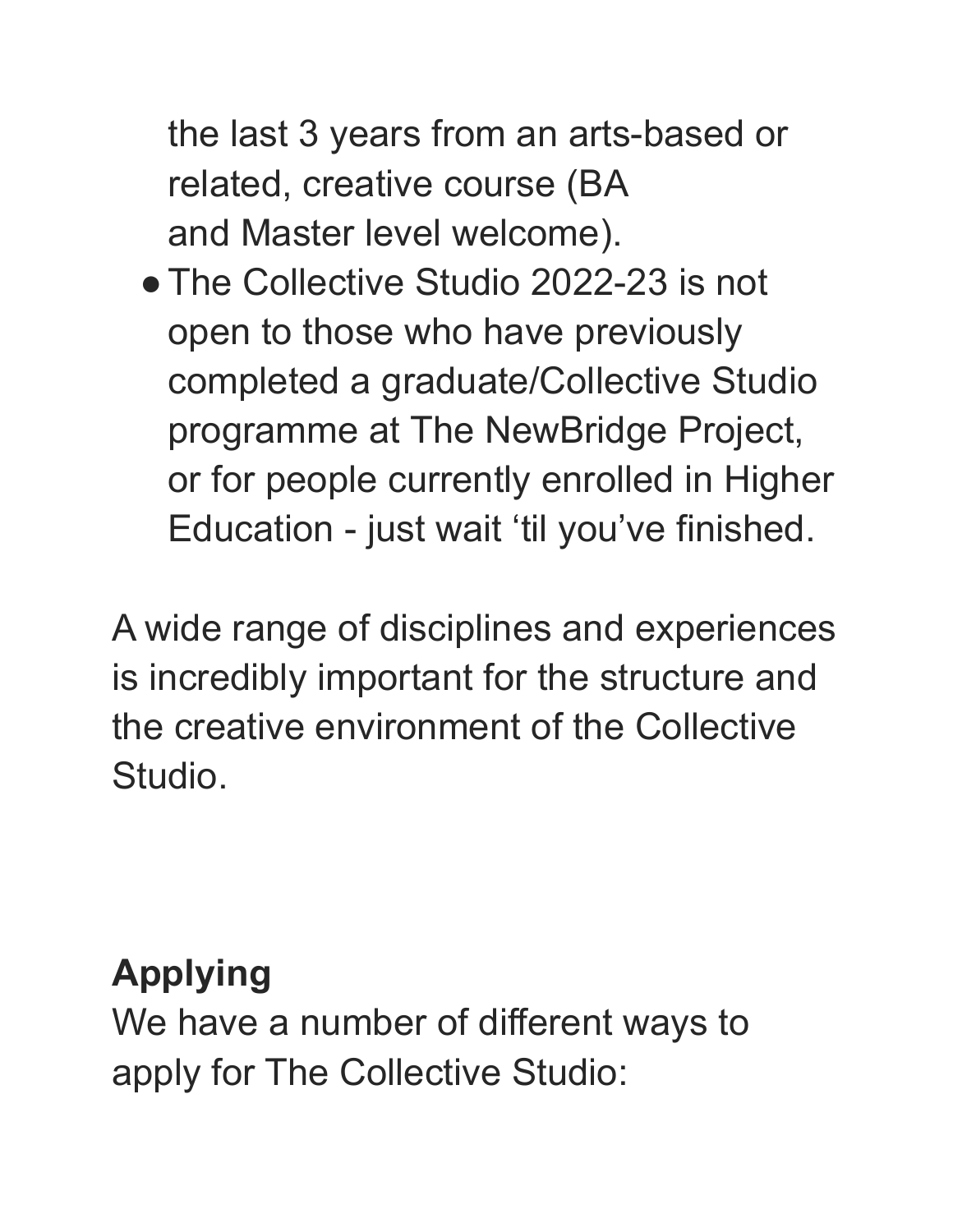- Through a single PDF document containing the following information.
- Through a video or sound file containing the following information.
- If there is another way you wish to apply then get in touch and let us know.

Please send your application to [applications@thenewbridgeproject.com](mailto:applications@thenewbridgeproject.com) with 'YOUR NAME The Collective Studio Application' in the subject line. (Save the file as Your\_Name\_Collective\_Studio\_Application)

### 1. Statement

(Max. half page of A4 / 2-3 minutes via video or audio). This is the most important part of the application, and the following prompts will help you to complete your statement: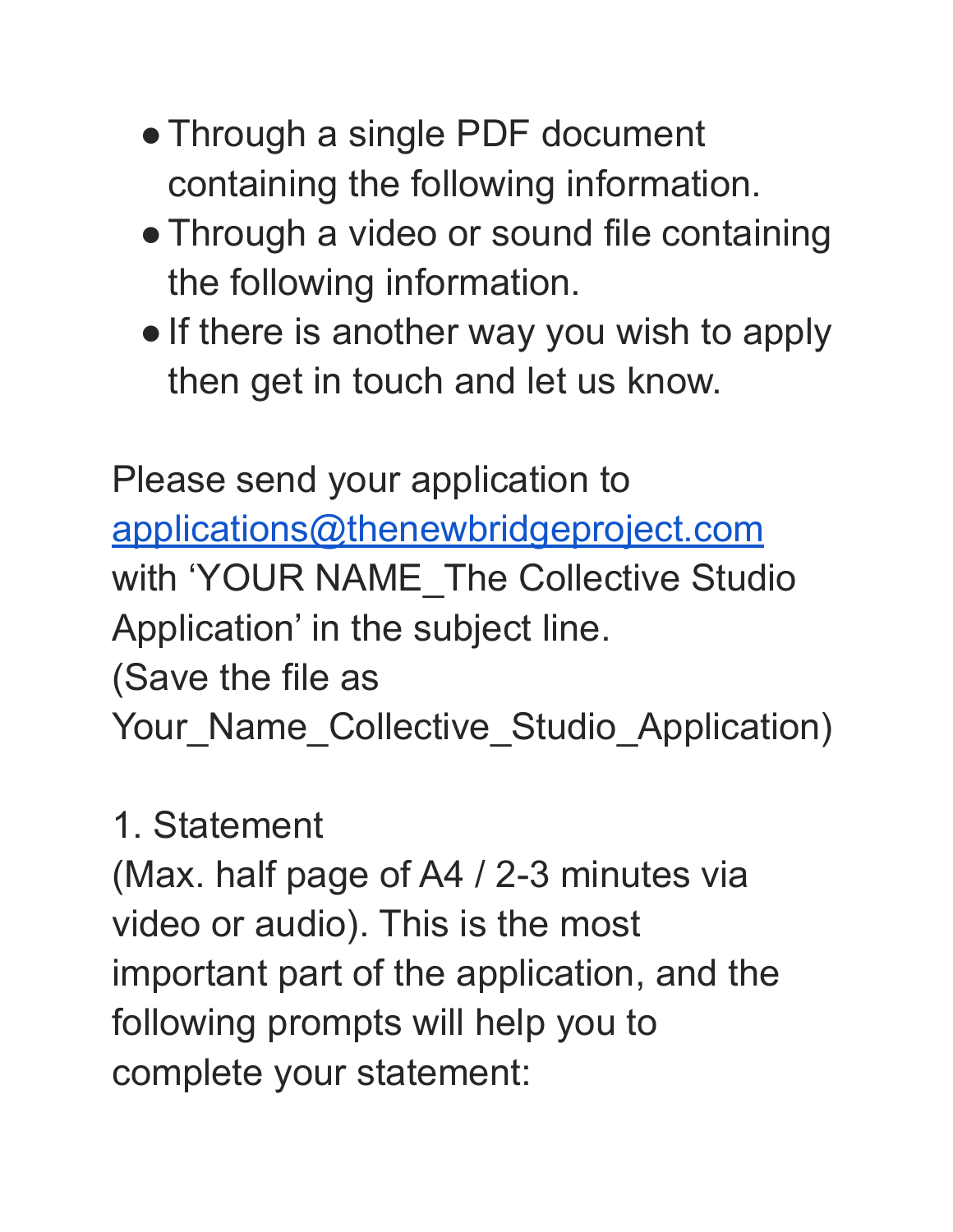- Put your name at the top of your statement
- ●Why would you like to be part of The Collective Studio 2022-2023 at The NewBridge Project and what appeals to you about the collective experience it offers?
- How might it benefit your personal, creative, and professional development?
- ●What will you contribute to the collective experience?
- Do you have any suggestions for activities or people you'd like to invite as part of the programme? (This isn't compulsory!)
- We are most interested in your enthusiasm and personality coming across in this bit - please be yourself! It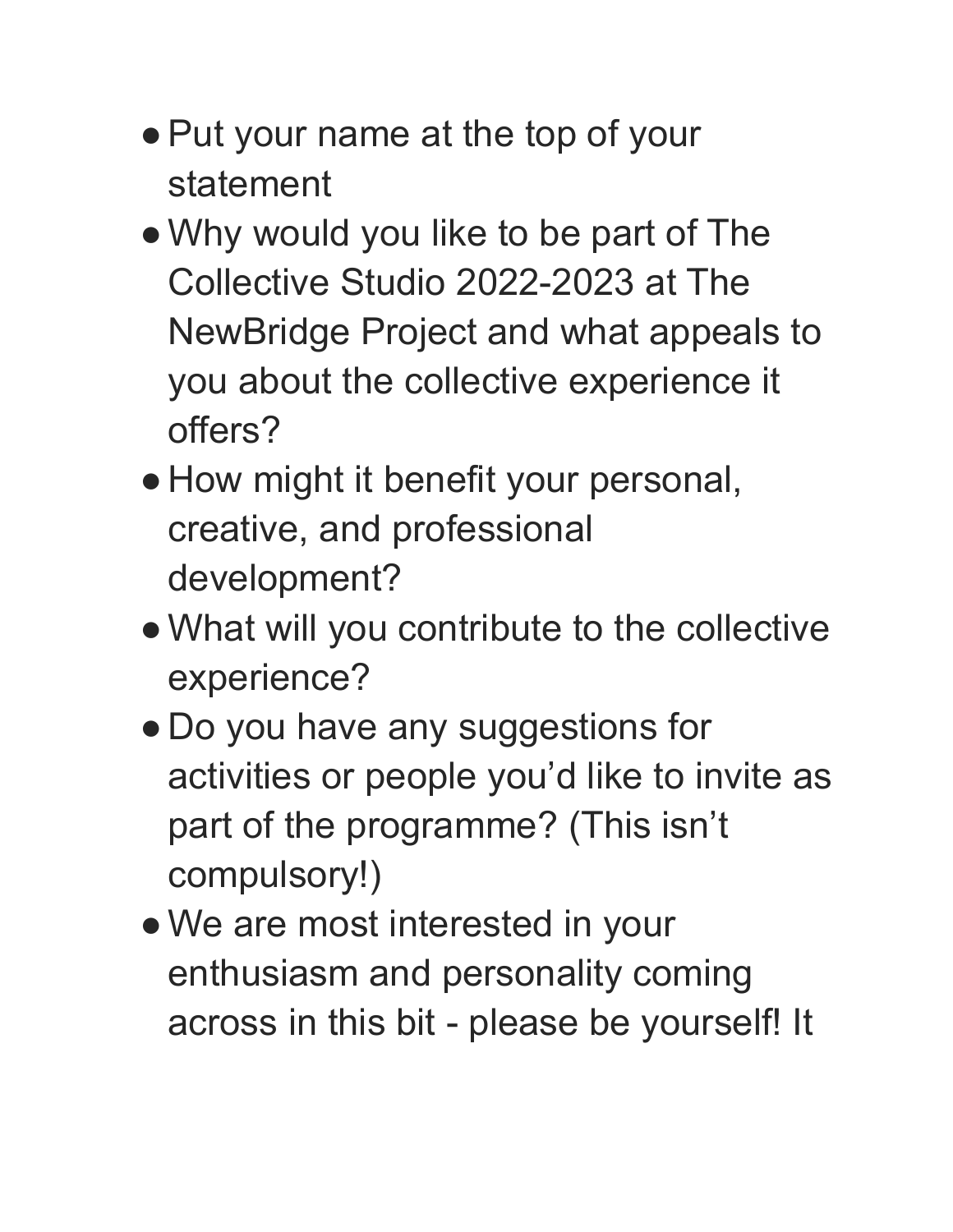doesn't matter if you don't have a big track-record to show us.

2. Bio/Artist Statement (Max. half page of A4 / 2-3 minutes video or audio), including information about who you are (the bio), what your creative practice is and why you do it (artist statement). Don't worry if you aren't happy with this. That's a common feeling and we will be developing this as part of the programme.

#### 3. Brief CV

(Max. 1 page A4 / 2-3 minutes video or audio) focussing on your practice and any relevant experience (include an up-to-date address, contact phone number and email address (non-university). You won't be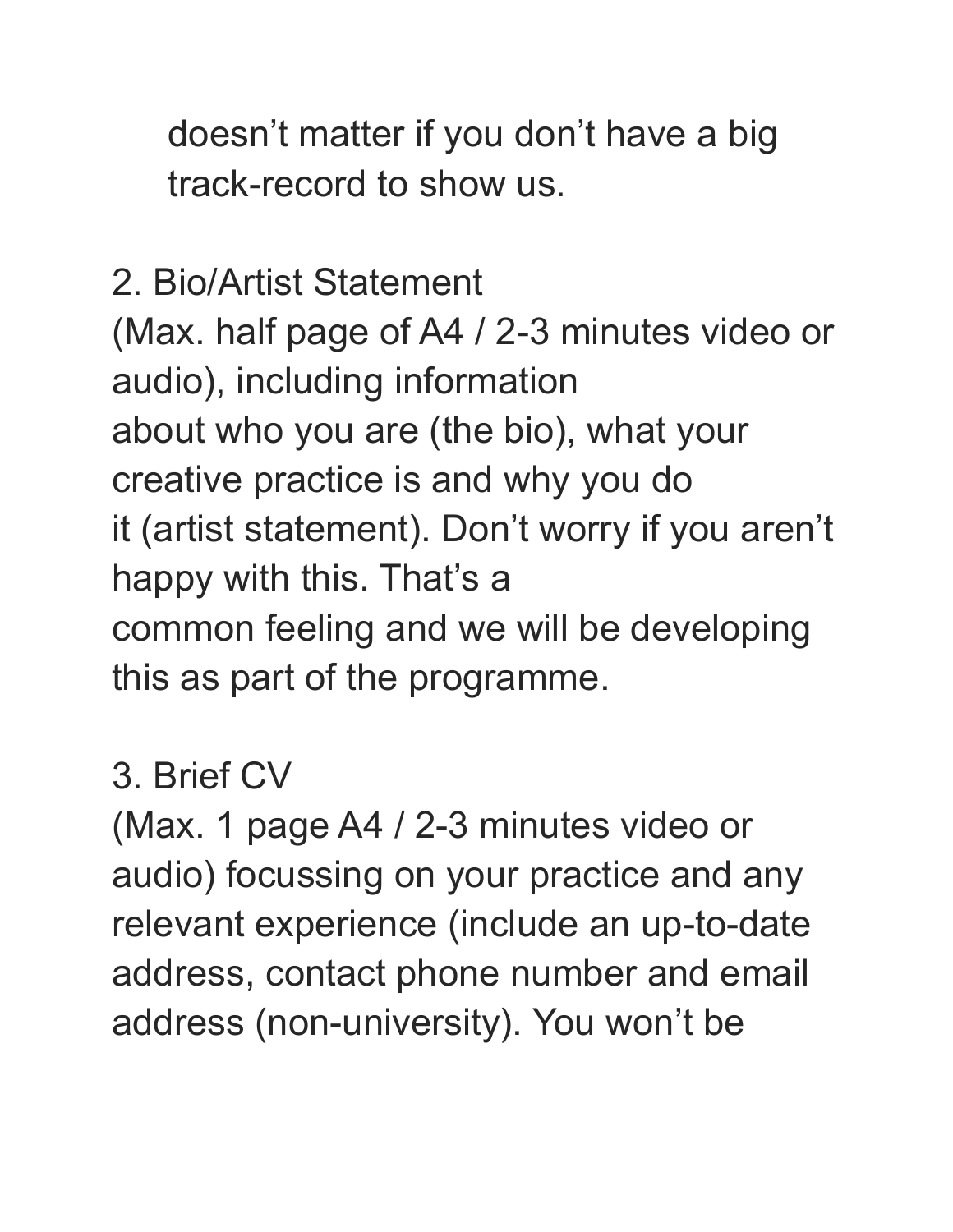selected based on your CV but it helps with background info.

4. We welcome applications from people who haven't undertaken a formal degree course, so this isn't mandatory, but if you have been to university, please state which subject course you have completed, the year of graduation and what institution you attended, or provide equivalent information.

5. Weblinks or images of recent work (up to 3 items). This is to give us an indication of your work, it's subject matter and medium – which will help us to plan the programme. We don't select based on this.

6. Please include what type of space membership you would like to apply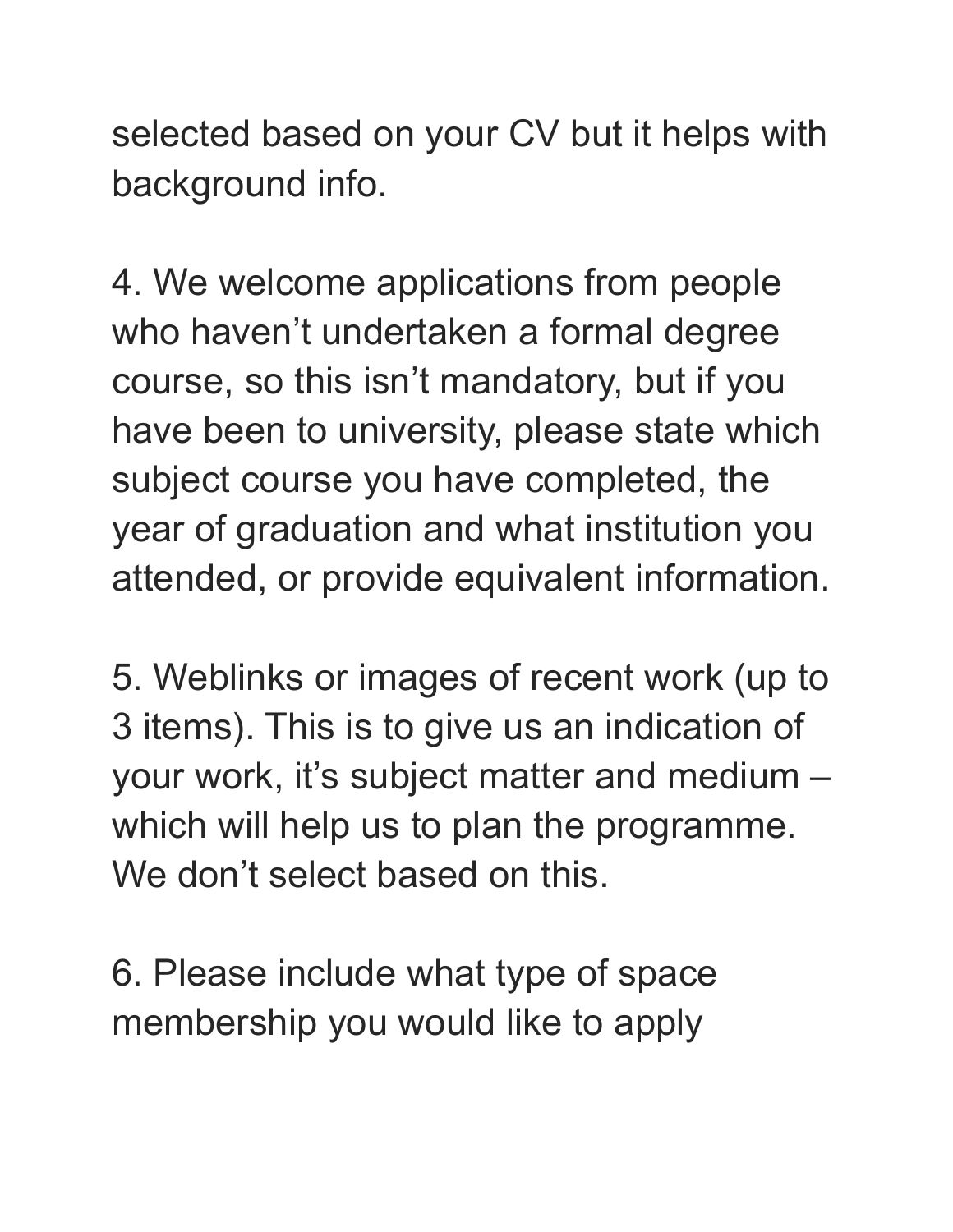for (shared, hot-desk, associate), and let us know your first and second choice for this!

7. Equality and Diversity monitoring form

#### **Deadline Thursday 28th July, 12 noon**

Successful applicants will be notified by Thursday 11th August.

#### **Bursaries**

We want The Collective Studio to be open and accessible to everybody, and as such are offering a number of bursaries for free membership to support people who would otherwise be unable to participate.

We are offering 2x Shared Studio, 2 x Associate Membership bursaries and 2 x Hot-desk bursaries for Collective Studio membership for those who face barriers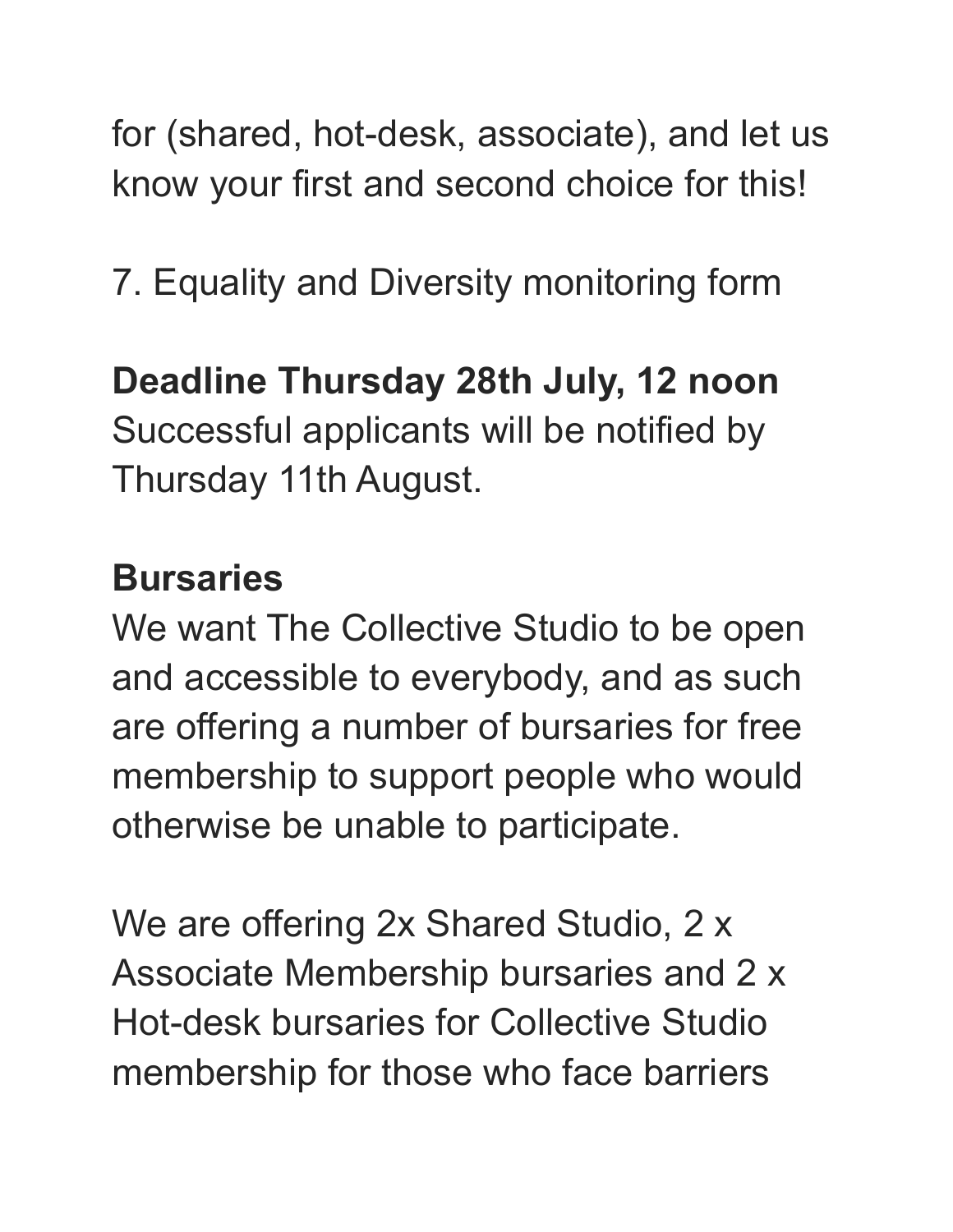associated with race, disability, age, gender identity, sexuality and/or class.

Please see FAQs for more details on access. Please state in your application if you would like to be considered for one of these bursaries, and under what circumstances.

## **Open days**

If you'd like to find out more about The Collective Studio and chat to NewBridge staff members - please come along to one of our open days go to our [website](https://thenewbridgeproject.com/events/collective-studio-open-days/) for more details:

Thursday 14th July open day (IN PERSON/ONLINE) - 1pm – 3pm Thursday 21st July open day (IN-PERSON/ONLINE) - 10am –12pm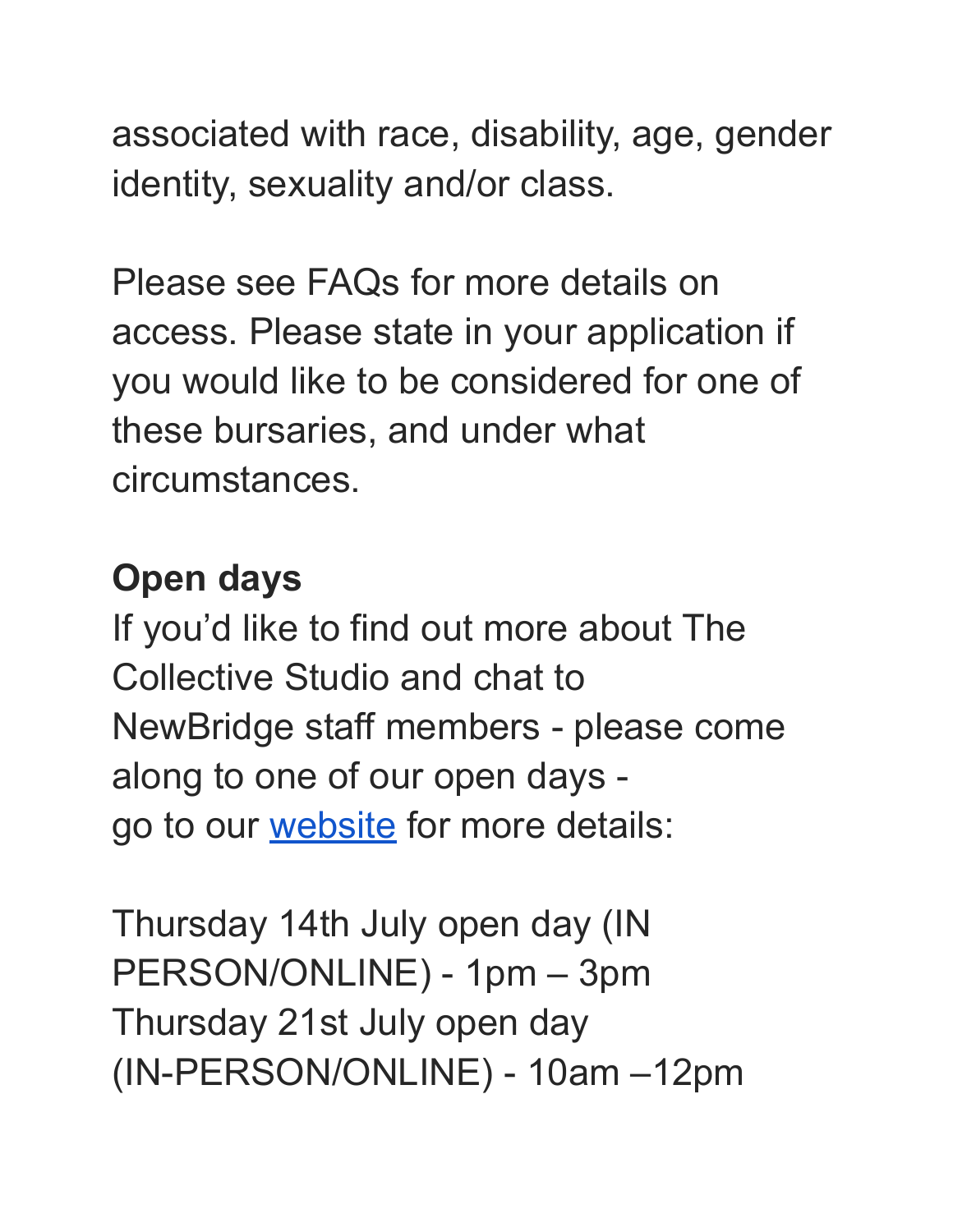This will be an opportunity to see the space and chat to staff and past Collective Studio members.

--

*\*Please note we will continue to be responsive to government guidelines in relation to Covid 19, making adaptations to the programme if necessary.*

We highly recommend contacting Dan Russell, Artist Development Programmer on [dan@thenewbridgeproject.com](mailto:dan@thenewbridgeproject.com) if you have any questions about The Collective Studio, the application process or would like to chat more about the opportunity to see if it is right for you.

For more info, visit [www.thenewbridgeproject.com](http://www.thenewbridgeproject.com)